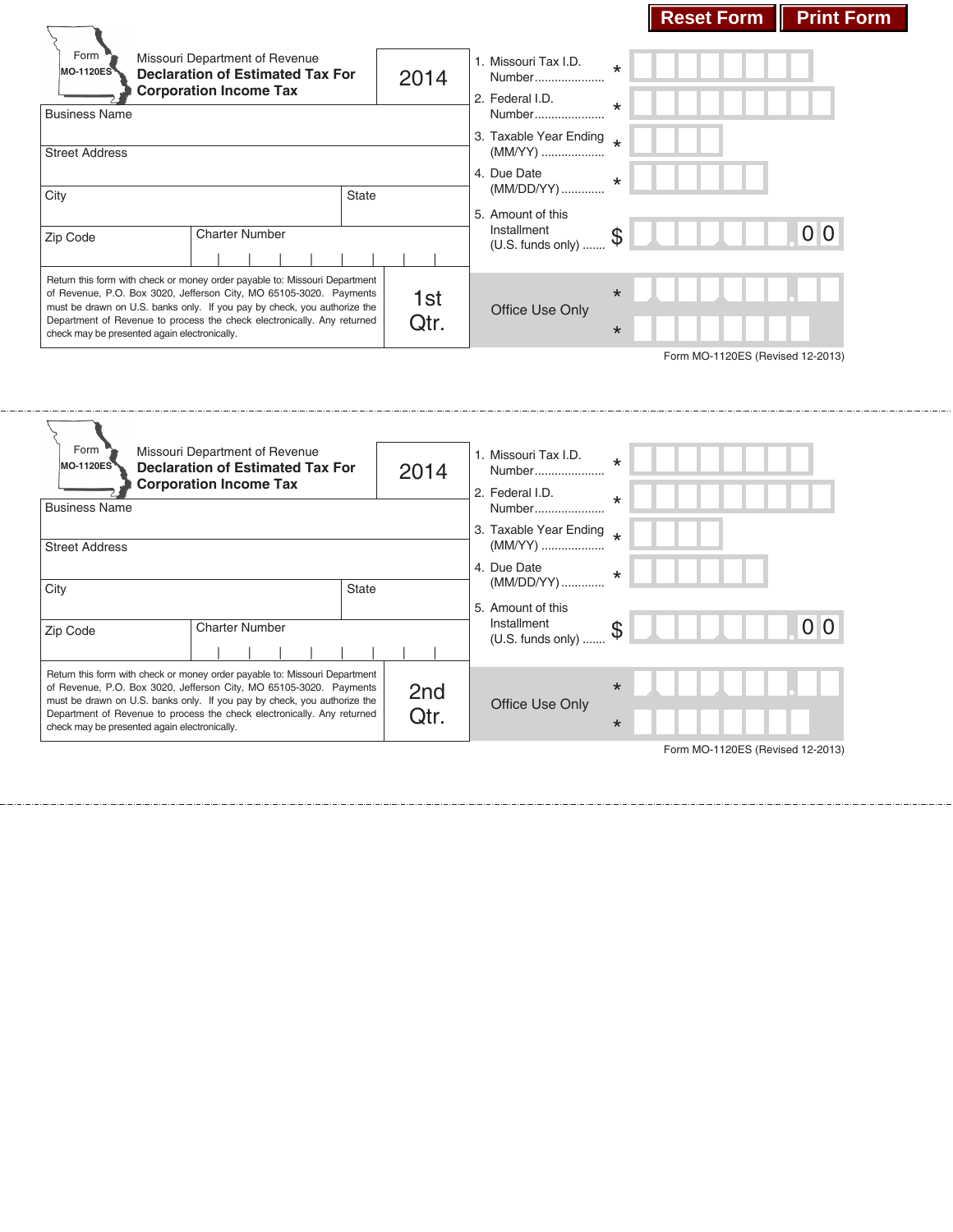| Form<br>Missouri Department of Revenue<br><b>Declaration of Estimated Tax For</b><br><b>MO-1120ES</b><br><b>Corporation Income Tax</b>                                                                                              |                                                                         |                                       | 2014            | 1. Missouri Tax I.D.<br>Number<br>2. Federal I.D. | $\star$ |                                  |
|-------------------------------------------------------------------------------------------------------------------------------------------------------------------------------------------------------------------------------------|-------------------------------------------------------------------------|---------------------------------------|-----------------|---------------------------------------------------|---------|----------------------------------|
| <b>Business Name</b>                                                                                                                                                                                                                |                                                                         |                                       |                 | Number                                            | $\star$ |                                  |
| <b>Street Address</b>                                                                                                                                                                                                               |                                                                         | 3. Taxable Year Ending *<br>$(MM/YY)$ |                 |                                                   |         |                                  |
|                                                                                                                                                                                                                                     |                                                                         | 4. Due Date                           |                 |                                                   |         |                                  |
| City                                                                                                                                                                                                                                | <b>State</b>                                                            |                                       |                 | (MM/DD/YY)                                        |         |                                  |
|                                                                                                                                                                                                                                     |                                                                         |                                       |                 | 5. Amount of this<br>Installment                  |         |                                  |
| Zip Code                                                                                                                                                                                                                            | <b>Charter Number</b>                                                   |                                       |                 | (U.S. funds only)                                 | \$      | 0 <sup>10</sup>                  |
|                                                                                                                                                                                                                                     |                                                                         |                                       |                 |                                                   |         |                                  |
| Return this form with check or money order payable to: Missouri Department<br>of Revenue, P.O. Box 3020, Jefferson City, MO 65105-3020. Payments<br>3rd<br>must be drawn on U.S. banks only. If you pay by check, you authorize the |                                                                         |                                       | Office Use Only | $\star$                                           |         |                                  |
| check may be presented again electronically.                                                                                                                                                                                        | Department of Revenue to process the check electronically. Any returned |                                       | Qtr.            |                                                   | $\star$ |                                  |
|                                                                                                                                                                                                                                     |                                                                         |                                       |                 |                                                   |         | Form MO-1120ES (Revised 12-2013) |

| Missouri Department of Revenue<br>Form<br><b>Declaration of Estimated Tax For</b><br><b>MO-1120ES</b><br><b>Corporation Income Tax</b>                                                                                                                                                                                                                  |                       |              | 2014                              | 1. Missouri Tax I.D.<br>Number<br>2. Federal I.D. | $\star$ |                                  |  |  |
|---------------------------------------------------------------------------------------------------------------------------------------------------------------------------------------------------------------------------------------------------------------------------------------------------------------------------------------------------------|-----------------------|--------------|-----------------------------------|---------------------------------------------------|---------|----------------------------------|--|--|
| <b>Business Name</b>                                                                                                                                                                                                                                                                                                                                    |                       |              | Number                            | $\star$                                           |         |                                  |  |  |
| <b>Street Address</b>                                                                                                                                                                                                                                                                                                                                   |                       |              | 3. Taxable Year Ending<br>(MM/YY) |                                                   |         |                                  |  |  |
|                                                                                                                                                                                                                                                                                                                                                         |                       |              | 4. Due Date                       | $\star$                                           |         |                                  |  |  |
| City                                                                                                                                                                                                                                                                                                                                                    |                       | <b>State</b> |                                   | (MM/DD/YY)                                        |         |                                  |  |  |
|                                                                                                                                                                                                                                                                                                                                                         |                       |              |                                   | 5. Amount of this                                 |         |                                  |  |  |
| Zip Code                                                                                                                                                                                                                                                                                                                                                | <b>Charter Number</b> |              |                                   | Installment<br>$(U.S.$ funds only $)$             | \$      | 0 <sup>10</sup>                  |  |  |
| Return this form with check or money order payable to: Missouri Department<br>of Revenue, P.O. Box 3020, Jefferson City, MO 65105-3020. Payments<br>must be drawn on U.S. banks only. If you pay by check, you authorize the<br>Department of Revenue to process the check electronically. Any returned<br>check may be presented again electronically. | 4th<br>Qtr.           |              | Office Use Only                   | $\star$<br>$\star$                                |         |                                  |  |  |
|                                                                                                                                                                                                                                                                                                                                                         |                       |              |                                   |                                                   |         | Form MO-1120ES (Revised 12-2013) |  |  |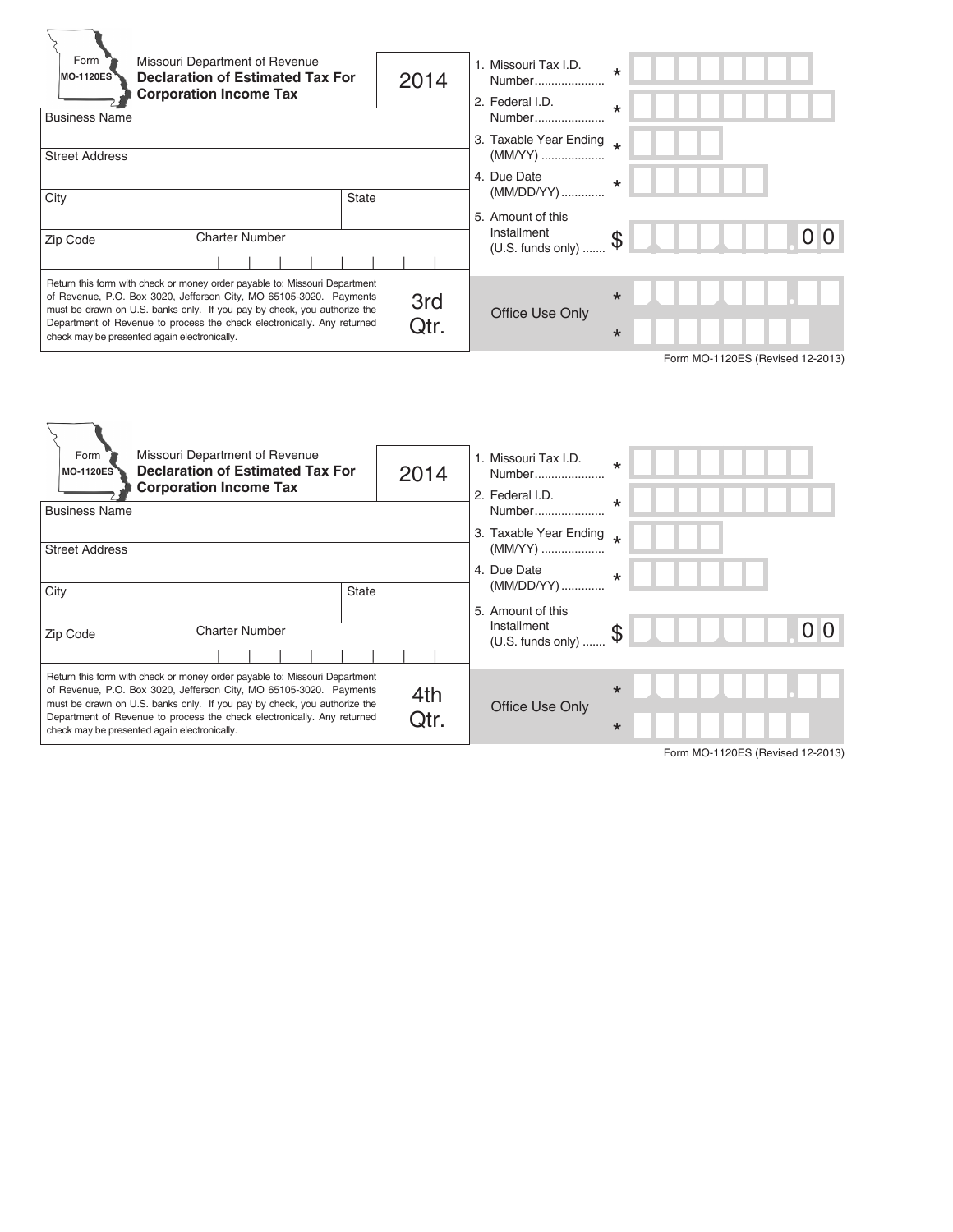## General Instructions

## Corporations required to file estimated tax payments:

If your corporation is subject to income tax under **[Chapter 143, RSMo](http://www.moga.mo.gov/statutes/C143.HTM)** (including those with unrelated business taxable income and excluding qualified S corporations), your corporation is required to make estimated tax payments for the taxable year if your Missouri estimated tax can reasonably be expected to be at least \$250 (**[Section 143.521.2, RSMo](http://www.moga.mo.gov/statutes/C100-199/1430000521.HTM)**). Do not use Form MO-1120ES for S corporation shareholder composite returns. Estimated tax payments may be applied to unpaid corporation income taxes and franchise taxes.

### When to file and pay estimated tax payments:

You must file the estimated tax payments along with Form MO-1120ES, on or before the 15th day of the 4th, 6th, 9th, and 12th months of the tax year. When the due date falls on a Saturday, Sunday, or legal holiday, the payment will be considered timely if made on the next business day. Payments must accompany the Form MO‑1120ES. Your corporation will not receive a quarterly billing.

Paying estimated tax payments online: You can file and pay Form MO-1120ES, Declaration of Estimated Tax for Corporation Income Tax, online using a Credit Card or E-Check (Electronic Bank Draft). To file and pay online, please visit **[http://dor.mo.gov/business/payonline.php.](http://dor.mo.gov/business/payonline.php)**

#### Changes in Taxable income:

On April 15, your corporation may not be required to file an estimated tax payment. In the event a change in income later requires an estimated tax payment, the time for filing is as follows: June 15 if the change occurs after April 1 and before June 2; September 15 if the change occurs after June 1 and before September 2; December 15 if the change occurs after September 1. (These dates only apply to a calendar year corporation. For fiscal year corporations, complete the Estimated Tax Worksheet [**[Section 143.531, RSMo](http://www.moga.mo.gov/statutes/C100-199/1430000531.HTM)**]).

#### Note:

Filing an estimated tax payment, amended estimated tax payment, or payment on the last installment date of the taxable year will not relieve the corporation of additions to tax for failure to pay the estimated tax by the designated due dates.

## Amended estimated tax payments:

If your corporation has filed an estimated tax payment(s) and later determines its estimated tax has substantially changed, the estimated tax payment that is to be filed on or before the next filing date, must reflect the amended figures. A worksheet is provided for determining the amended estimated tax.

#### Additions to tax for failure to pay estimated tax:

**[Section 143.761, RSMo](http://www.moga.mo.gov/statutes/C100-199/1430000761.HTM)**, provides for additions to tax for underpayment of estimated tax. Calculate the additions to tax and the applicable rate of interest from the date of the underpaid installment (**[Form MO-2220](http://dor.mo.gov/forms/MO-2220_2013.pdf)**). Interest will be charged on all delinquent payments. Additions to tax do not apply if each installment is paid timely, and the total amount of all payments of estimated tax made on or before the last date prescribed for payment of such installment equals or exceeds:

- a) 90 percent of the tax shown on the return (Form MO-1120) for the taxable year; or
- b) the tax shown on the preceding year's return, if the return showed a tax liability and was a taxable year of 12 months; or
- c) 90 percent of the tax on the annualized taxable income of periods from the first of the year to the end of the month preceding that in which an installment is due; or
- d) 90 percent of the tax computed on the basis of the actual taxable income for the months in the taxable year ending before the month that the installment is required to be paid as if such months constituted the taxable year; or
- e) the tax figured by using the current year's rates but based on the prior year's return and the law that applied to the prior year; or

f) 90 percent of the tax for the taxable year computed by placing on an annualized basis the taxable income for the months in the taxable year ending before the month that the installment is required to be paid.

Access **<http://dor.mo.gov/intrates.php>** to obtain the current interest rate. Note:

#### Exceptions (b) and (e) do not apply to large corporations (defined in Section **[143.761.6, RSMo](http://www.moga.mo.gov/statutes/C100-199/1430000761.HTM)**, as one that in any of the three preceding taxable years had a federal taxable income of at least one million dollars and Missouri taxable income of at least one hundred thousand dollars). Please see Section **[143.761, RSMo](http://www.moga.mo.gov/statutes/C100-199/1430000761.HTM)**, and **[12 CSR 10‑2.067](http://www.sos.mo.gov/adrules/csr/current/12csr/12c10-2.pdf)** for other exceptions provided by law and further clarification.

#### Rounding on estimated tax payments:

You must round all cents to the nearest whole dollar. For 1 cent through 49 cents, round down to the previous whole dollar amount (round \$32.49 down to \$32.00) on the form. For 50 cents through 99 cents, round up to the next whole dollar amount (round \$32.50 up to \$33.00) on the form. The zeros have already been placed in the cent columns.

#### Voucher Book Information:

There are occasions when it is necessary for you, the taxpayer, to contact the Department of Revenue to request a new voucher book. Please visit the Department's website at **[http://dor.mo.gov/vouchers](http://dor.mo.gov/vouchers/)** to find out when to request a new voucher book.

Estimated Tax Worksheet:

- 1. Enter your estimated Missouri taxable income.
- 2. Multiply Line 1 by 6.25 percent and enter the result on Line 2.
- 3. List the amount of the approved tax credit you will be taking on your Corporation Income Tax Return. The credit must be purchased or approved by the administering agency before it can be included on your estimated tax worksheet.
- 4. Subtract Line 3 from Line 2 and enter the result on Line 4.
- 5. Determine your filing date and multiply Line 4 by the appropriate fraction based on the information listed on Line 5 of the worksheet.
- 6. Enter the amount of your installment from Line 5 and subtract any approved overpayment credit. (Each installment should be equal amounts.)

## Form MO-1120ES:

- Verify name, address, Missouri Tax I.D. Number, Federal I.D. Number, and Charter Number on Form MO-1120ES. If any information is missing, please fill in the correct information.
- Enter on Form MO‑1120ES, Line 5, the amount of the installment payment from Line 6c of the Estimated Tax Worksheet.
- Mail remittance, payable to the Missouri Department of Revenue. Include the Missouri Tax I.D. Number on the check or money order (U.S. funds only).

If the declaration must be amended:

- Complete the Amended Estimated Tax Worksheet.
- Enter the revised amounts on the remaining forms.
- Mail with remittance, payable to the Missouri Department of Revenue.

If you have any questions concerning Missouri Corporation Estimated Tax Payments, please write to:

> Missouri Department of Revenue P.O. Box 3365 Jefferson City, MO 65105-3365 (573) 751-4541 Individuals with speech or hearing impairments call TDD at (800) 735-2966. E-mail: **corporate@dor.mo.gov**

> > Visit **[http://dor.mo.gov/business/corporate](http://dor.mo.gov/business/corporate/)** for more information about corporate tax.